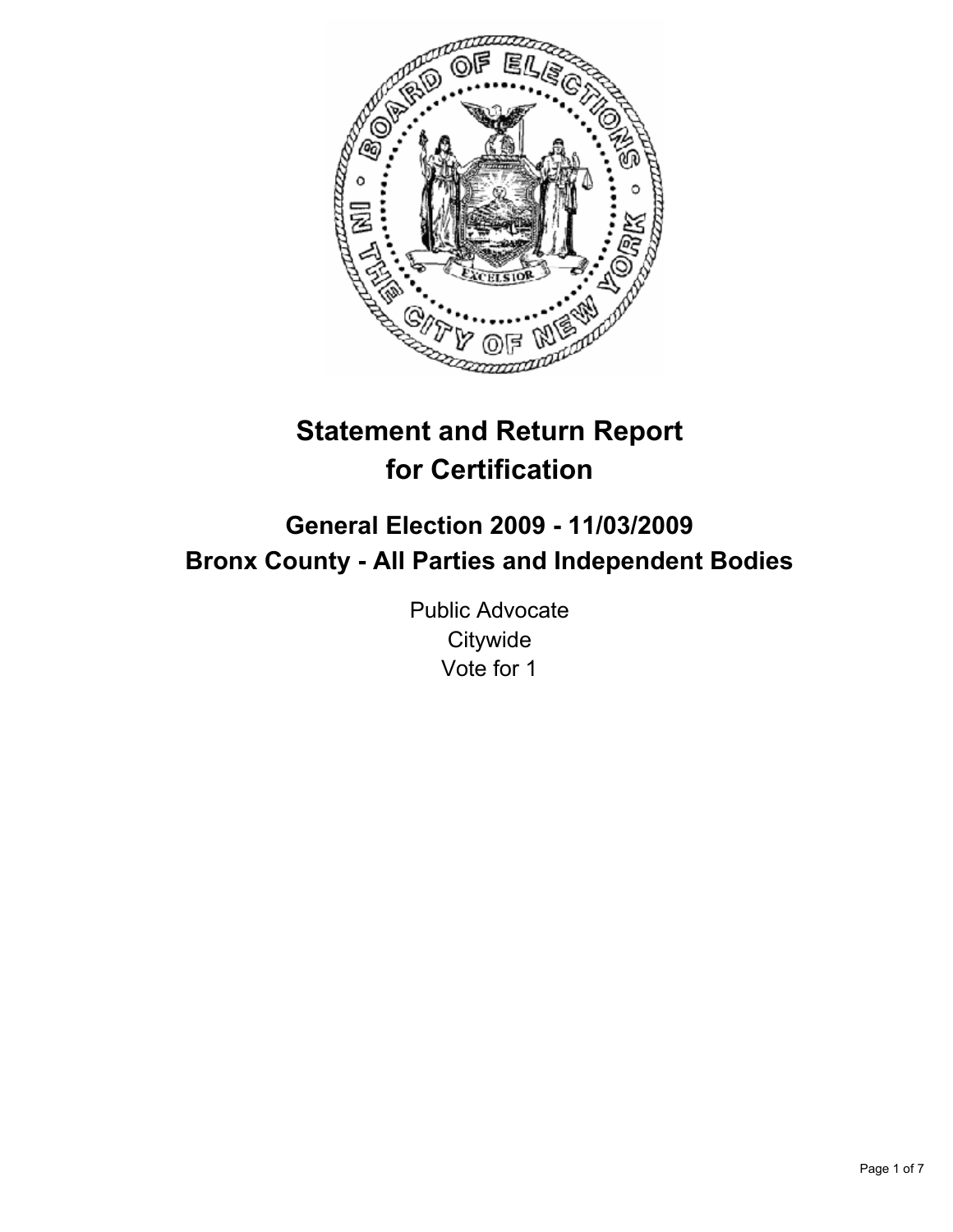

| <b>PUBLIC COUNTER</b>             | 13,844 |
|-----------------------------------|--------|
| <b>EMERGENCY</b>                  | 38     |
| ABSENTEE/MILITARY                 | 129    |
| AFFIDAVIT                         | 228    |
| <b>Total Ballots</b>              | 14,239 |
| BILL DE BLASIO (DEMOCRATIC)       | 9,095  |
| ALEX T ZABLOCKI (REPUBLICAN)      | 937    |
| WILLIAM J LEE (CONSERVATIVE)      | 202    |
| BILL DE BLASIO (WORKING FAMILIES) | 290    |
| MAURA DELUCA (SOCIALIST WORKER)   | 64     |
| JIM LESCZYNSKI (LIBERTARIAN)      | 14     |
| <b>Total Votes</b>                | 10,602 |
| Unrecorded                        | 3,637  |

#### **Assembly District 77**

| <b>PUBLIC COUNTER</b>             | 11,024 |
|-----------------------------------|--------|
| <b>EMERGENCY</b>                  | 2      |
| ABSENTEE/MILITARY                 | 168    |
| <b>AFFIDAVIT</b>                  | 172    |
| <b>Total Ballots</b>              | 11,366 |
| BILL DE BLASIO (DEMOCRATIC)       | 7,514  |
| ALEX T ZABLOCKI (REPUBLICAN)      | 477    |
| WILLIAM J LEE (CONSERVATIVE)      | 96     |
| BILL DE BLASIO (WORKING FAMILIES) | 206    |
| MAURA DELUCA (SOCIALIST WORKER)   | 58     |
| JIM LESCZYNSKI (LIBERTARIAN)      | 11     |
| <b>Total Votes</b>                | 8,362  |
| Unrecorded                        | 3,004  |

| <b>PUBLIC COUNTER</b>             | 8,843 |
|-----------------------------------|-------|
| <b>EMERGENCY</b>                  | 8     |
| ABSENTEE/MILITARY                 | 175   |
| <b>AFFIDAVIT</b>                  | 136   |
| <b>Total Ballots</b>              | 9,162 |
| BILL DE BLASIO (DEMOCRATIC)       | 5,722 |
| ALEX T ZABLOCKI (REPUBLICAN)      | 760   |
| WILLIAM J LEE (CONSERVATIVE)      | 137   |
| BILL DE BLASIO (WORKING FAMILIES) | 229   |
| MAURA DELUCA (SOCIALIST WORKER)   | 67    |
| JIM LESCZYNSKI (LIBERTARIAN)      | 27    |
| <b>Total Votes</b>                | 6,942 |
| Unrecorded                        | 2.220 |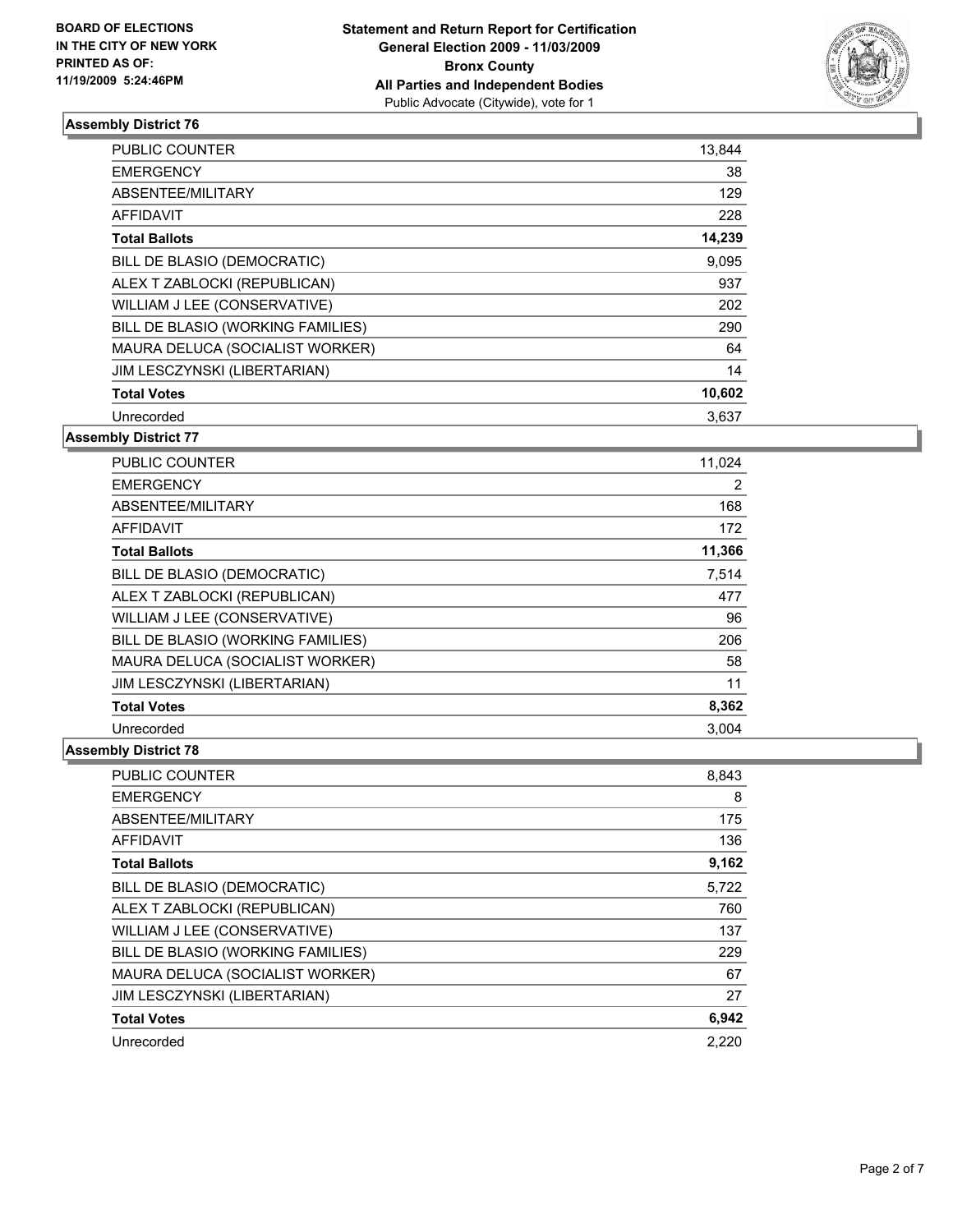

| <b>PUBLIC COUNTER</b>             | 12,825 |
|-----------------------------------|--------|
| <b>EMERGENCY</b>                  | 90     |
| ABSENTEE/MILITARY                 | 156    |
| <b>AFFIDAVIT</b>                  | 159    |
| <b>Total Ballots</b>              | 13,230 |
| BILL DE BLASIO (DEMOCRATIC)       | 8,582  |
| ALEX T ZABLOCKI (REPUBLICAN)      | 543    |
| WILLIAM J LEE (CONSERVATIVE)      | 135    |
| BILL DE BLASIO (WORKING FAMILIES) | 237    |
| MAURA DELUCA (SOCIALIST WORKER)   | 73     |
| JIM LESCZYNSKI (LIBERTARIAN)      | 13     |
| <b>Total Votes</b>                | 9,583  |
| Unrecorded                        | 3,647  |

| PUBLIC COUNTER                      | 13,928 |
|-------------------------------------|--------|
| <b>EMERGENCY</b>                    | 65     |
| ABSENTEE/MILITARY                   | 406    |
| <b>AFFIDAVIT</b>                    | 173    |
| <b>Total Ballots</b>                | 14,572 |
| BILL DE BLASIO (DEMOCRATIC)         | 7,925  |
| ALEX T ZABLOCKI (REPUBLICAN)        | 2,280  |
| WILLIAM J LEE (CONSERVATIVE)        | 427    |
| BILL DE BLASIO (WORKING FAMILIES)   | 452    |
| MAURA DELUCA (SOCIALIST WORKER)     | 112    |
| <b>JIM LESCZYNSKI (LIBERTARIAN)</b> | 30     |
| <b>Total Votes</b>                  | 11,226 |
| Unrecorded                          | 3.346  |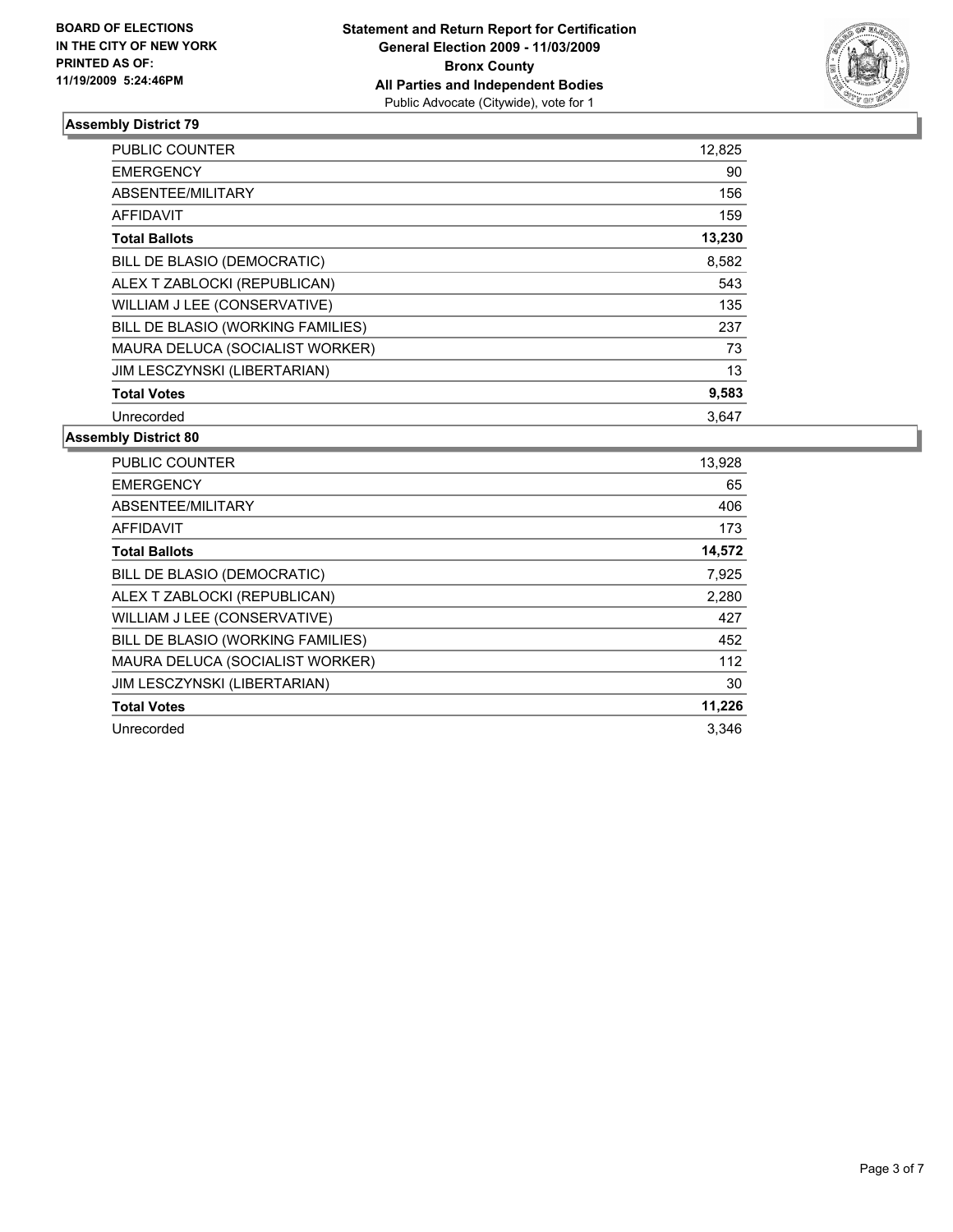

| <b>PUBLIC COUNTER</b>             | 17,935 |
|-----------------------------------|--------|
| <b>EMERGENCY</b>                  | 160    |
| ABSENTEE/MILITARY                 | 584    |
| <b>AFFIDAVIT</b>                  | 143    |
| <b>Total Ballots</b>              | 18,822 |
| BILL DE BLASIO (DEMOCRATIC)       | 10,718 |
| ALEX T ZABLOCKI (REPUBLICAN)      | 2,785  |
| WILLIAM J LEE (CONSERVATIVE)      | 717    |
| BILL DE BLASIO (WORKING FAMILIES) | 652    |
| MAURA DELUCA (SOCIALIST WORKER)   | 142    |
| JIM LESCZYNSKI (LIBERTARIAN)      | 64     |
| DAVID R. ZUCKERMAN (WRITE-IN)     | 1      |
| DAVID ZUCKERMAN (WRITE-IN)        | 9      |
| DAVID ZUCKERMAN' (WRITE-IN)       | 1      |
| DAVID ZUKERMAN (WRITE-IN)         | 1      |
| MARK GRE (WRITE-IN)               | 1      |
| MARK GREEN (WRITE-IN)             | 2      |
| <b>Total Votes</b>                | 15,093 |
| Unrecorded                        | 3,729  |

| <b>PUBLIC COUNTER</b>             | 20,601 |
|-----------------------------------|--------|
| <b>EMERGENCY</b>                  | 76     |
| ABSENTEE/MILITARY                 | 453    |
| <b>AFFIDAVIT</b>                  | 131    |
| <b>Total Ballots</b>              | 21,261 |
| BILL DE BLASIO (DEMOCRATIC)       | 12.243 |
| ALEX T ZABLOCKI (REPUBLICAN)      | 3,025  |
| WILLIAM J LEE (CONSERVATIVE)      | 727    |
| BILL DE BLASIO (WORKING FAMILIES) | 576    |
| MAURA DELUCA (SOCIALIST WORKER)   | 97     |
| JIM LESCZYNSKI (LIBERTARIAN)      | 64     |
| <b>Total Votes</b>                | 16,732 |
| Unrecorded                        | 4.529  |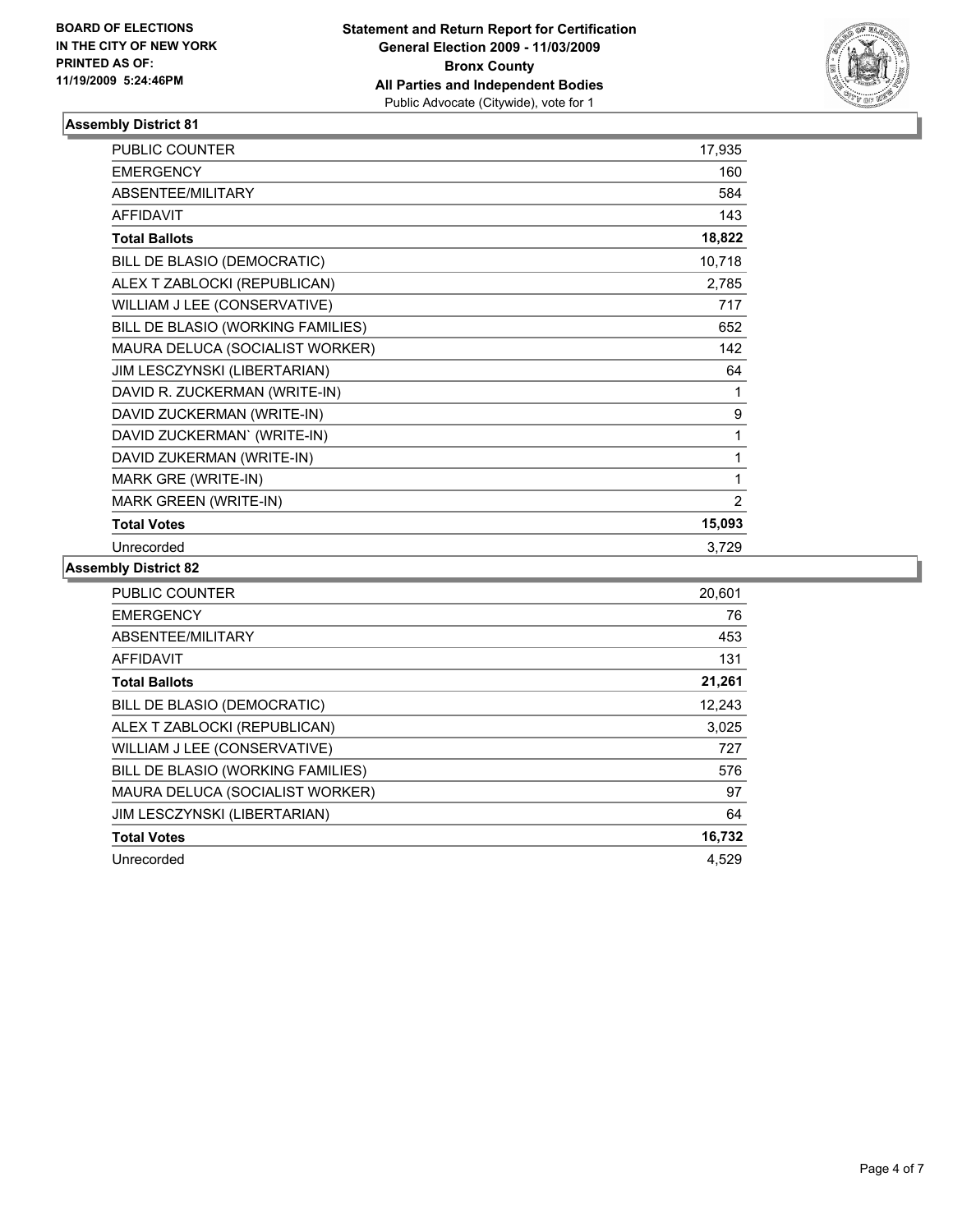

| <b>PUBLIC COUNTER</b>             | 13,585 |
|-----------------------------------|--------|
| <b>EMERGENCY</b>                  | 28     |
| ABSENTEE/MILITARY                 | 256    |
| AFFIDAVIT                         | 101    |
| <b>Total Ballots</b>              | 13,970 |
| BILL DE BLASIO (DEMOCRATIC)       | 10,178 |
| ALEX T ZABLOCKI (REPUBLICAN)      | 526    |
| WILLIAM J LEE (CONSERVATIVE)      | 132    |
| BILL DE BLASIO (WORKING FAMILIES) | 221    |
| MAURA DELUCA (SOCIALIST WORKER)   | 42     |
| JIM LESCZYNSKI (LIBERTARIAN)      | 11     |
| <b>Total Votes</b>                | 11,110 |
| Unrecorded                        | 2,860  |

#### **Assembly District 84**

| <b>PUBLIC COUNTER</b>             | 11,377 |
|-----------------------------------|--------|
| <b>EMERGENCY</b>                  | 49     |
| ABSENTEE/MILITARY                 | 83     |
| <b>AFFIDAVIT</b>                  | 162    |
| <b>Total Ballots</b>              | 11,671 |
| BILL DE BLASIO (DEMOCRATIC)       | 7,033  |
| ALEX T ZABLOCKI (REPUBLICAN)      | 623    |
| WILLIAM J LEE (CONSERVATIVE)      | 123    |
| BILL DE BLASIO (WORKING FAMILIES) | 202    |
| MAURA DELUCA (SOCIALIST WORKER)   | 40     |
| JIM LESCZYNSKI (LIBERTARIAN)      | 15     |
| WILLIAM DELOATCH (WRITE-IN)       | 1      |
| <b>Total Votes</b>                | 8,037  |
| Unrecorded                        | 3,634  |

| <b>PUBLIC COUNTER</b>             | 11,382 |
|-----------------------------------|--------|
| <b>EMERGENCY</b>                  | 81     |
| ABSENTEE/MILITARY                 | 126    |
| <b>AFFIDAVIT</b>                  | 129    |
| <b>Total Ballots</b>              | 11,718 |
| BILL DE BLASIO (DEMOCRATIC)       | 7,453  |
| ALEX T ZABLOCKI (REPUBLICAN)      | 541    |
| WILLIAM J LEE (CONSERVATIVE)      | 109    |
| BILL DE BLASIO (WORKING FAMILIES) | 210    |
| MAURA DELUCA (SOCIALIST WORKER)   | 50     |
| JIM LESCZYNSKI (LIBERTARIAN)      | 8      |
| BILL DE BLASIO (WRITE-IN)         | 1      |
| <b>Total Votes</b>                | 8,372  |
| Unrecorded                        | 3.346  |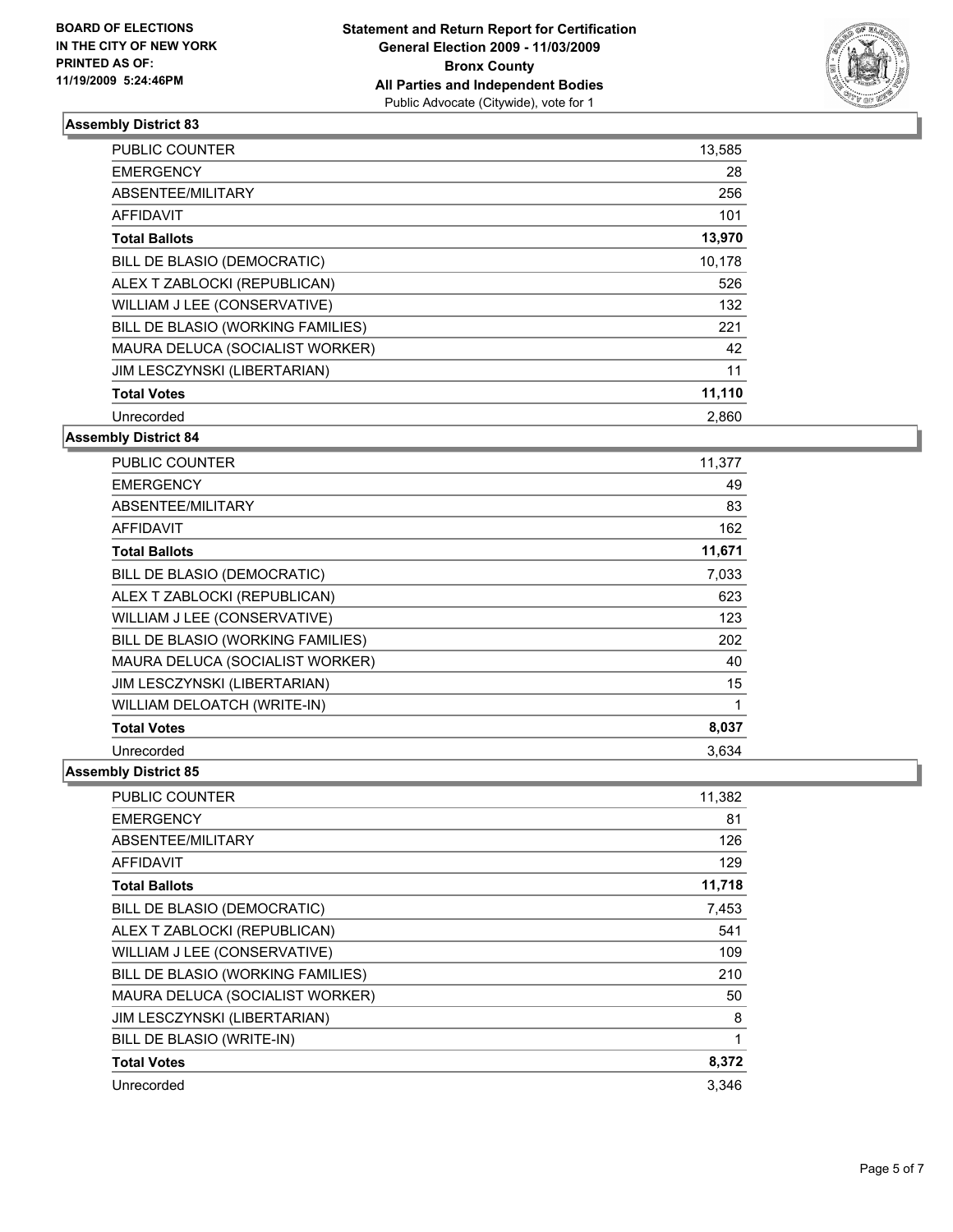

| PUBLIC COUNTER                    | 8,648 |
|-----------------------------------|-------|
| <b>EMERGENCY</b>                  | 38    |
| ABSENTEE/MILITARY                 | 74    |
| <b>AFFIDAVIT</b>                  | 167   |
| <b>Total Ballots</b>              | 8,927 |
| BILL DE BLASIO (DEMOCRATIC)       | 5,559 |
| ALEX T ZABLOCKI (REPUBLICAN)      | 516   |
| WILLIAM J LEE (CONSERVATIVE)      | 97    |
| BILL DE BLASIO (WORKING FAMILIES) | 159   |
| MAURA DELUCA (SOCIALIST WORKER)   | 43    |
| JIM LESCZYNSKI (LIBERTARIAN)      | 11    |
| <b>Total Votes</b>                | 6,385 |
| Unrecorded                        | 2.542 |